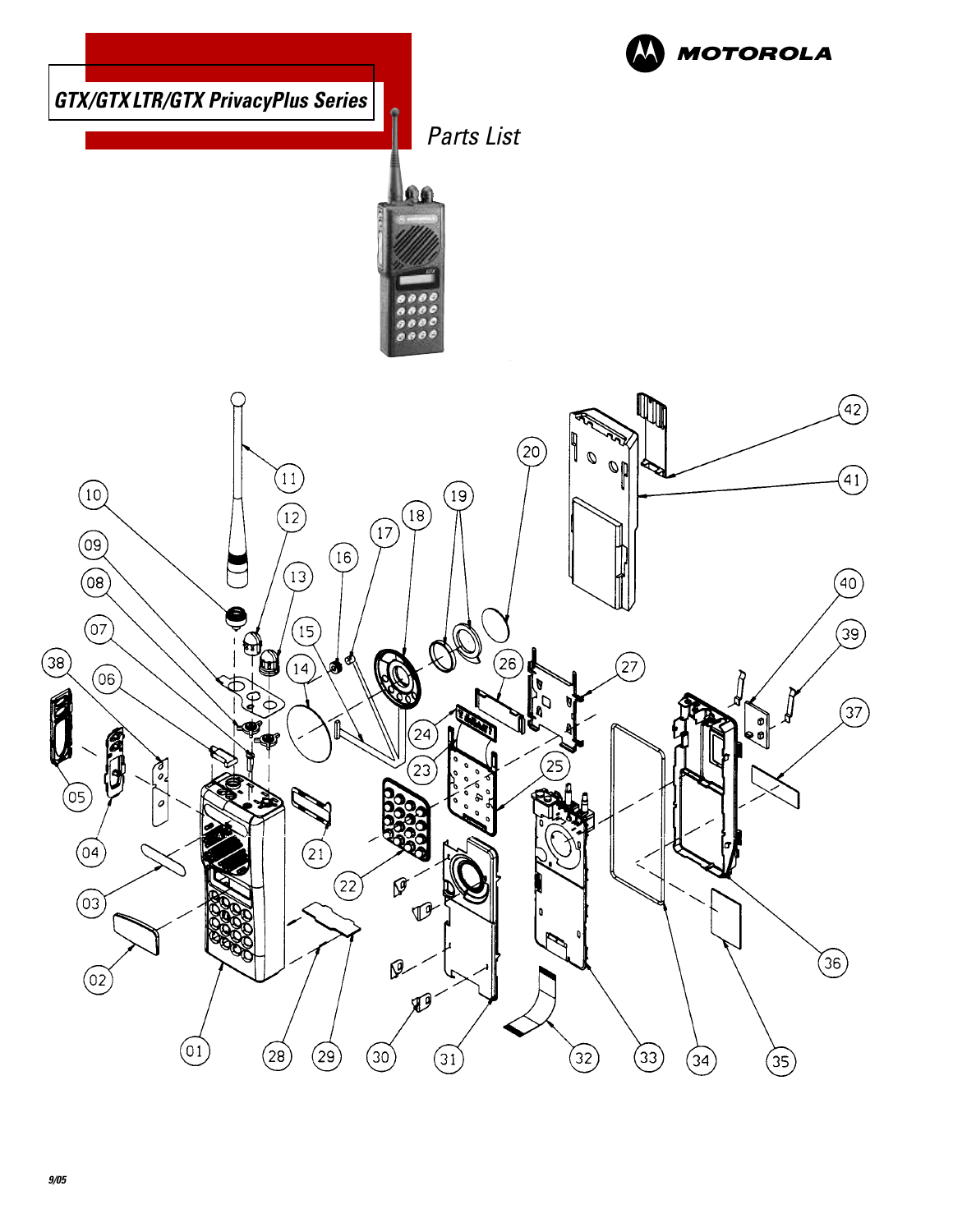



# Parts List

 $\overline{a}$ 

### REF.

 $\overline{\phantom{0}}$ 

| NO.   | PART NO.   | <b>DESCRIPTION</b>             |
|-------|------------|--------------------------------|
| 1     | 1580421K01 | Front Housing                  |
| 2     |            | LCD cover, part of 1580421K01  |
|       |            | (cannot be ordered separately) |
| 4     | 3286074C01 | PTT Keypad                     |
| 5     | 1380159S01 | PTT Rezel                      |
| 6     | 3880428C02 | Dust Cap                       |
| 7     | 6180687K01 | Light Pipe                     |
| 8     | 3280960Y01 | Seal, 2 used                   |
| 9     | 1386080C01 | Escutcheon                     |
| 10    | 5880636V01 | Antenna Adapter                |
| 11    | 8505241U03 | Antenna Whip                   |
| 12    | 3680448K01 | Frequency Knob                 |
| 13    | 3680447K01 | Volume Knob                    |
| 14    | 3580998Z04 | Speaker Felt                   |
| 15    | 3080560D01 | Speaker/Mic Cable              |
| 16    | 1480577C01 | Microphone Boot                |
| 17    | 5013920A03 | Microphone                     |
| 18    | 5005589U05 | Speaker                        |
| 19    | 7580506C02 | Speaker Pad                    |
| 20    | 3980546B02 | Front-Shield ground Contact    |
| 21    | 7580685K01 | Pad                            |
| 22    | 7585650L01 | Keypad                         |
| $23*$ |            | Heat-Sealed Flexible Cable     |
| $24*$ |            | LCD, 7 Segments, 8 Characters, |
|       |            | 8 Annunciators                 |

| REF.  |                  |                                         |
|-------|------------------|-----------------------------------------|
| NO.   | PART NO.         | <b>DESCRIPTION</b>                      |
| 25    | FEN1648DR        | Logic Board, Assembled, for GTX         |
|       | <b>FEN1656FR</b> | Logic Board, Assembled, for GTX/GTX LTR |
| 26    | 6180687K01       | Light Pipe                              |
| 27    | 2680402K01       | Logic Board Shield                      |
| 28    | 4105944K01       | Battery Latch Spring, 2 used            |
| 29    | 5580438B01       | I atch                                  |
| 30    | 4280190R04       | Shield Clip, 4 used                     |
| 31    | 2680532C01       | Front Shield                            |
| 32    | 8408051Y01       | RF-to-Logic Flexible Circuit            |
| 33    | <b>FUF5690A</b>  | RF Board, Assembled                     |
| 34    | 3286063C01       | "O" Ring Gasket                         |
| 35    | 1480610B01       | Chassis Insulator                       |
| 36    | 2780549B01       | Chassis                                 |
| $37*$ |                  | FCC Label - not available               |
| 38    | 3286074C01       | Pad PTT                                 |
| 39    | 3980188R01       | Contact, B+/B-                          |
| 40    | <b>FLN8517A</b>  | Battery Filter Board, Assembled         |
| 41    | <b>HNN9628B</b>  | Battery                                 |
| 42    | <b>HLN9724A</b>  | <b>Standard Belt Clip</b>               |
|       | 0r               |                                         |
|       | <b>HLN8255B</b>  | Spring Action Belt Clip                 |

\* Not field repairable

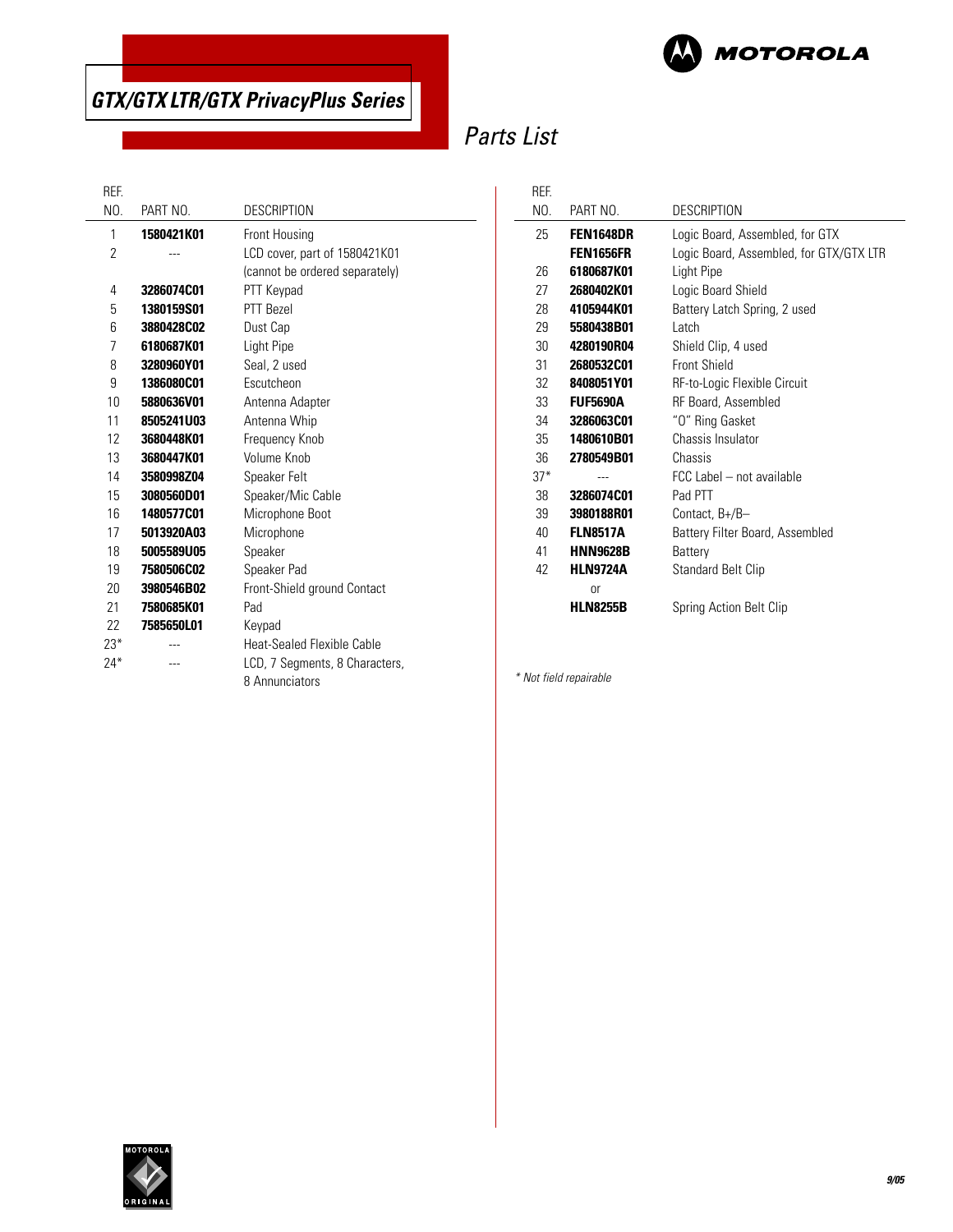



# **Chargers**

### **Single Unit Chargers – Intellicharge™ Rapid Rate**

The single unit Intellicharger utilizes an enhanced charging algorithm that will help maximize the life of your batteries. It will rapid charge both NiCd and NiMH batteries in approximately 1 hour.

**HTN9042A** Intellicharge Rapid Rate Charger, 110V

**HTN9043A** Intellicharge Rapid Rate Charger, 220V

**HTN9044A** Intellicharge Rapid Rate Charger, UK Plug, 240V



### **Single Unit Chargers Standard Rate**

Single unit standard chargers can charge NiCd batteries in approximately 16 hours.

**HTN9702A** Single Unit Standard Charger, 110V



HTN9702A

**HTN9804A** Single Unit Standard Charger, European plug, 220V

**HTN9805A** Standard Charger, United Kingdom plug, 240V

# **Chargers**

### **Multi-Unit Chargers**

Multi unit chargers can charge up to six batteries in approximately one hour and are available in a variety of voltages.

**HTN9748C** Multiple Unit, One Hour Rapid Charger,110V (NiCd only)

**HTN9811C** Multiple Unit, One Hour Rapid Charger, European plug, 220V (NiCd only)

**HTN9812C** Multiple Unit, One Hour Rapid Charger, United Kingdom plug, 240V

**HTN9060A** Multiple Unit, 90 Minute Rapid Charger,110V (NiCd and NiMH)

**HTN9061A** Multiple Unit, 90 Minute Rapid Charger, European Plug, 220V (NiCd and NiMH)



**HLN9944A** Wall Mounting Bracket for multiple unit chargers

HLN9944A

**HLN9293A** Wall Mount Bracket for 90-Minute Multi-Unit Charger

## **Travel Charger**

**RLN4833A** Travel Charger kit includes a cigarette lighter adapter attached to a rapid charger and mounting bracket. Allows radio to be used while it is charging.

**Travel Charger Mounting Bracket**



**0780384K84** Universal Mounting Bracket for Travel Charger. Includes screws and nylon cord.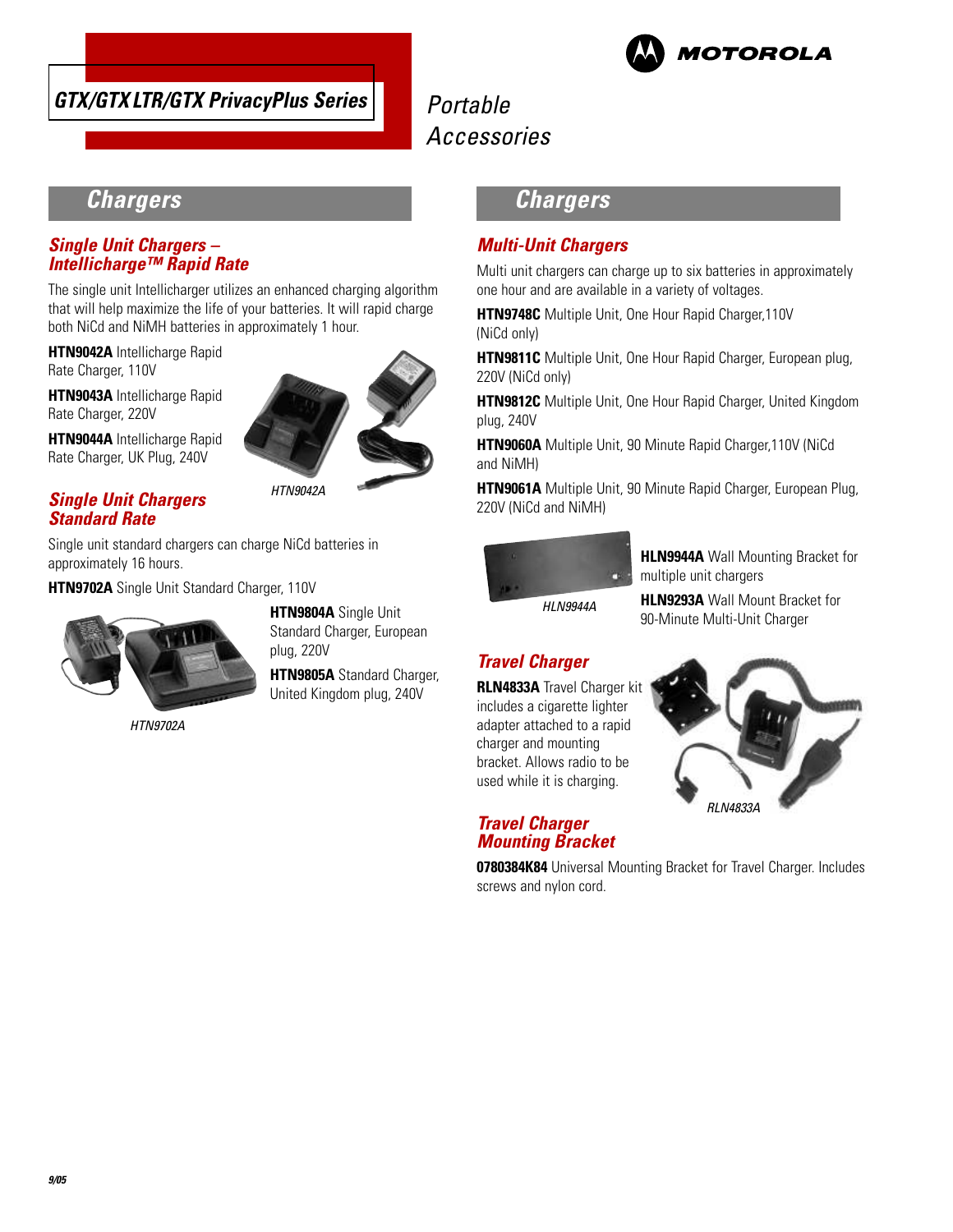



WPPN4002BR Shown with Optional Cigarette Lighter Adapter

# **Chargers**

### **Travel Charger AC Transformer**

Travel charger AC transformer adapts onto the cigarette lighter adapter cord to allow it to be plugged into an AC wall outlet for indoor use

**2580600E05** Transformer 120V (US)

**2580600E06** Transformer 230V (Euro)

**2580600E07** Transformer 230V (U.K.)

**2580600E08** Transformer 220V (Argentina)

### **Vehicular Chargers**

This vehicular charger is designed to easily charge your batteries in a vehicle by adapting a single unit, rapid rate charger to the cigarette lighter receptacle. This is ideal when a radio is often used in a vehicle

**HLN9719A** Vehicular Charger, One Hour, 12V

### **Vehicular Battery Eliminator**



The battery eliminator saves useful battery life by drawing power from a vehicle's battery. Simply replace the portable battery with the battery eliminator and plug in the cigarette lighter adapter.

**HKN8036B** Vehicular Battery Eliminator

## **Motorola Conditioning Charger (MCC)**

The MCC utilize negative pulse charging technology that will help extend battery life and enhance battery operation. It will safely condition and charge your specified NiCd and NiMH batteries in approximately an hour. The MCC controls heat buildup due to its charging and termination algorithms and maintenance mode allows batteries to be safely left on the charger for extended periods of time. And now there is an Instant Fault Detection (IFD) feature which detects faulty radio batteries in seconds, which notifies the user that the battery will not operate at peak performance. Optional accessories are available allowing these chargers to be used in both

AC and DC environments providing optimal charging flexibility.

**WPLN4088CR** MCC Kit, 110V AC (includes base unit and 7V adapter)

**WPLN4089CR** MCC Kit, 220V AC (includes base unit and 7V adapter)

**WPPN4002BR** Base Charge Unit Only, 110V AC (order adapter plates separately)

**WPPN4006AR** Base Charge Unit Only, 220V AC (order adapter plates separately)

**WPPN4065BR** Four-Station Base, 110V (order adapter plates separately)



**WPPN4005CR** Adapter Only, 7V

**3080384G15** Cigarette Lighter Adapter Cord

**RLN4814A** Vehicular Mounting Bracket for single unit Motorola Conditioning Charger

**3080384M21** DC Hard Wire Cable, for vehicular installation (included in RLN4814A)

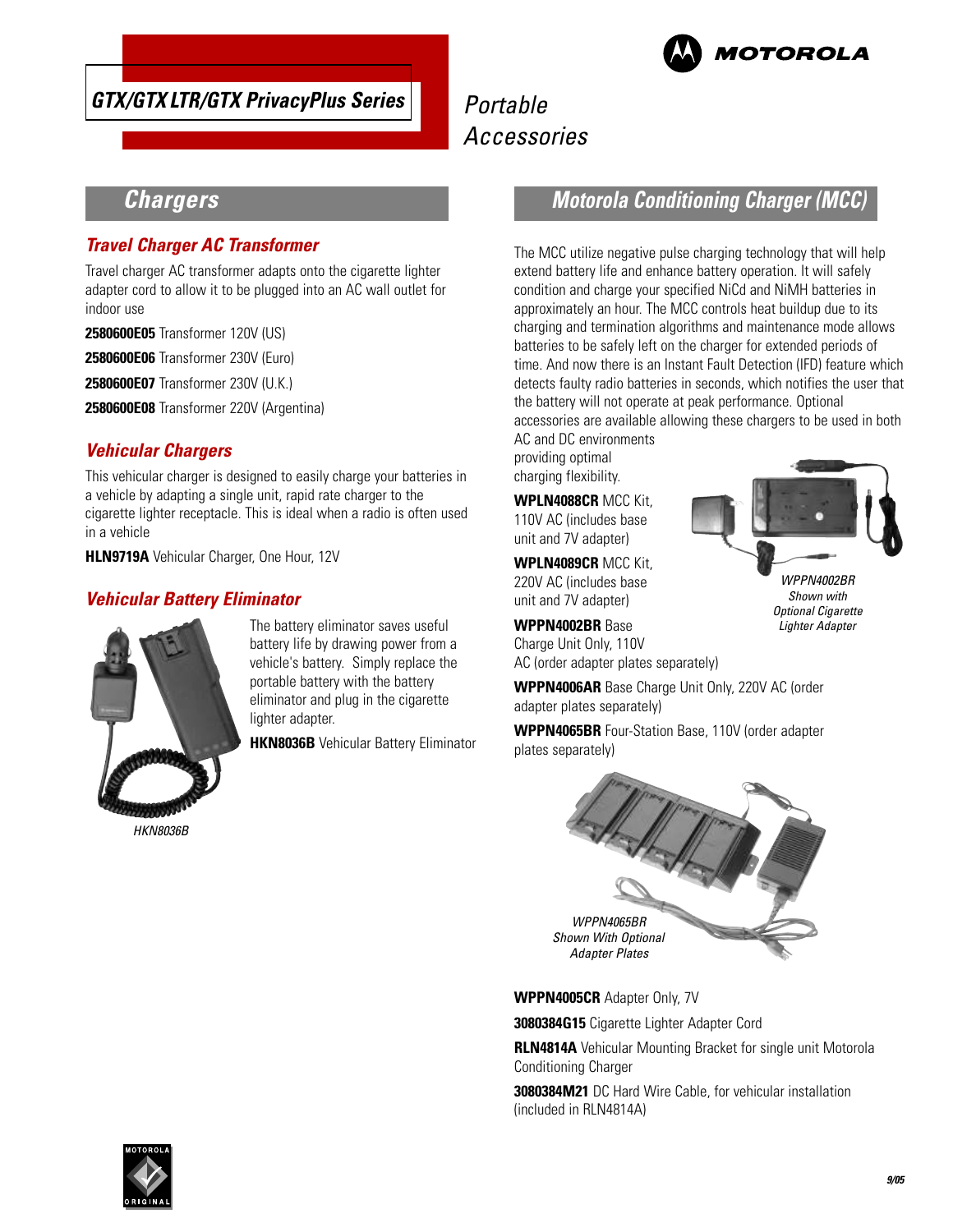

**MOTOROLA** 

# **Battery Maintenance Systemplus (BMSplus)**

Increase the useful life of your batteries using interchangeable battery adapters (sold separately). The BMS<sup>plus</sup> is capable of charging and discharging, analyzing, conditioning and cycle testing on NiCd, NiMH, Li-ion batteries; tracking battery voltage and capacity (mAh). The BMSplus offers a 3-year warranty. Its easy-to-use design supports hundreds of 2-way, cellular, and camcorder batteries with printer port\* (Serial-RS-232C port – uses female 9-pin to male 25-pin cable).



WPLN4079BR

**WPLN4079BR** Six-Station, 110V AC, 50/60 Hz

**WPLN4080BR** Six-Station, 230V AC, 50/60 Hz

**WPPN4085AR** BMSplus field Upgrade Kit for WPLN4079AR, WPLN4080AR and WPLN4081AR; allows these units to support Li-ion battery chemistries

**NDN4005B** Three-Station, 110V AC 50/60 Hz (does not support Li-ion or 3-cell batteries)

**NDN4006B** Three-Station, 230V AC 50/60 Hz (does not support Li-ion or 3-cell batteries)

### **BMSplus Adapter**

**TDN9437A** Adapter, for use with HNN9701A batteries

**TDN9662A** Adapter, for use with HNN9628A batteries

**TDN9438A** Adapter, for use with HNN8308A and HNN9808B batteries

**Battery Optimizing System II (BOS II)**



No other battery analyzer matches the speed, accuracy, and versatility of the Battery Optimizing System II. Ideal for large fleet, public safety, and all other users who rely on their battery performance. Now with increased power, more sophisticated programming options, and easier to use navigation paths, optimizing your batteries was never easier. Key features include:

- Support for NiCd, NiMH, Li-ion, and SLA batteries
- 100 watt power supply and programmable from 100 mAH to 4 amps per station
- Interchangeable adapters accomodate all major brands
- Includes a variety of user programs and allows for customizable programming
- Proprietary recondition cycle restores NiCd and NiMH batteries
- Increased processing power and testing resolution including a three minute Quicktest that measures the batteries State of Health (SoH)
- Printer output for reports and labels
- Three year warranty

**WPLN4124AR** BOS II, Four-Station, 100-240V AC (US line cord) **WPLN4125AR** BOS II, Four-Station, 100-240V AC (UK/Euro line cords)

### **BOS II Adapter**

**RL-71883** Standard Adapter

\* Compatible with the STAR Micronics SP200 series printers, available from any STAR Micronics distributor, and other printers with STAR emulation.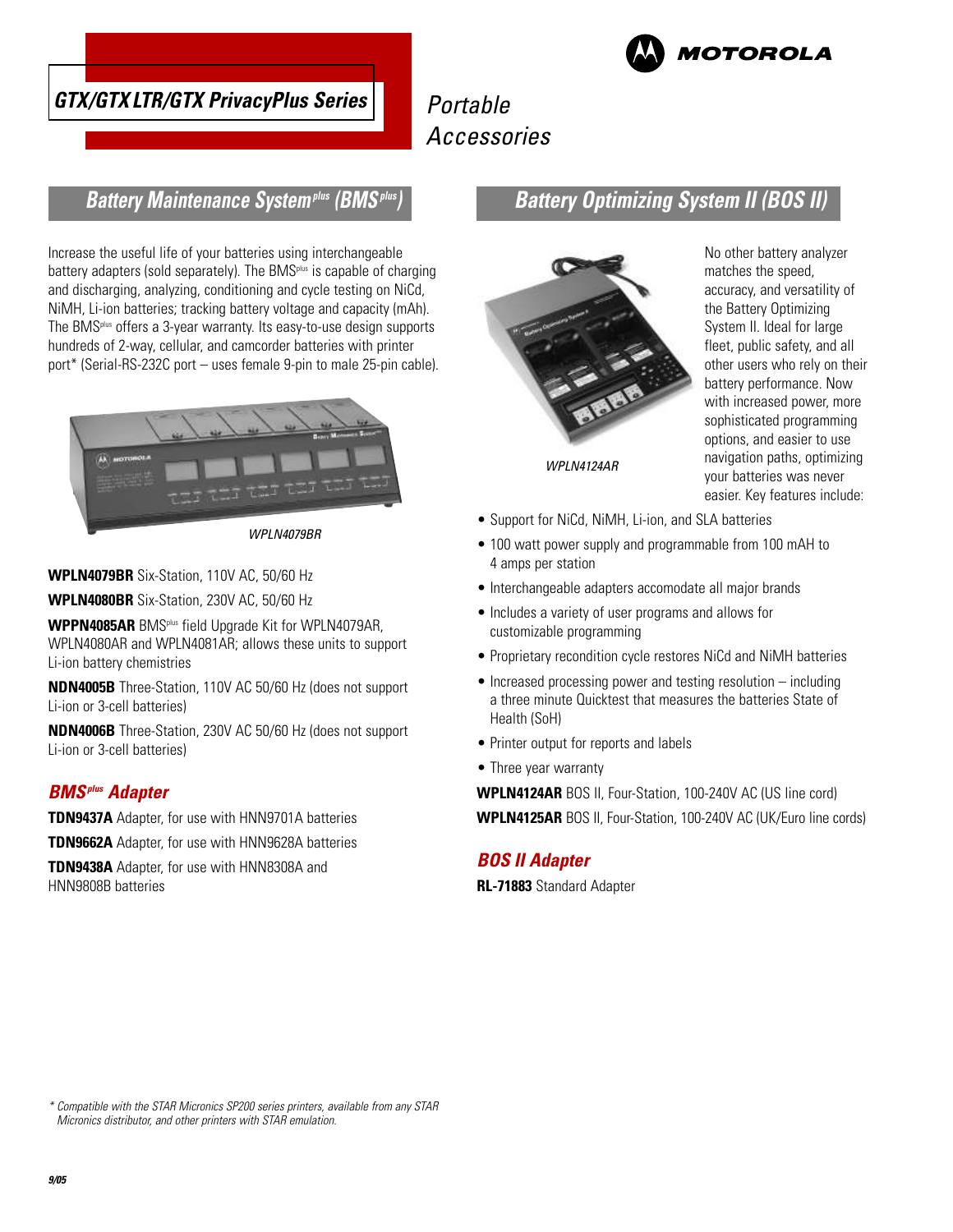

## **GTX/GTX LTR/GTX PrivacyPlus Series**

# Portable Accessories

# **Carrying Accessories**

### **Carrying Cases**

A variety of carrying accessories are available for your comfort and convenience. The carrying cases are available in sizes designed to fit your radio & battery and permit audio to be heard clearly.

### **Standard Belt Loop Carry Cases**

**HLN9428A** DTMF Leather Carry Case with Belt Loop for use with Standard Battery

**HLN9429A** DTMF Leather Carry Case with Belt Loop for use with FM approved 1100 mAh Battery

**HLN9431A** DTMF Leather Carry Case with Belt Loop for use with FM approved 600 mAh Slim Battery



### **High Activity Swivel Carry Cases**

The following carry cases have a high activity swivel "D" button and belt loop. To remove case from belt loop, rotate case 180 degrees and slide case upward, out of the holder. Case stays on belt more securely in high activity applications.



HLN9421A

### **Carry Holder**

**HLN9076B** Molded Carry Holder (high capacity battery) **HLN8044A** Strap for Molded Carry Holder, snap





**HLN9421A** DTMF Leather Carry Case with high activity Swivel belt loop for

**HLN9426A** DTMF Leather Carry Case with high activity Swivel belt loop

**HLN9427A** DTMF Leather Carry Case with high activity Swivel belt loop for use with FM approved

**HLN9720A** DTMF Leather Case with

use with standard battery

for use with FM approved 1100 mAh Battery

600 mAh Battery

Belt Loop and D-Rings

# **Carrying Accessories**

### **T-Straps**

**HLN9975A** Strap for DTMF, snap

### **Belt Clips**

**HLN9724A** Belt Clip, 2-1/2˝ **HLN8255B** Spring action 3˝ Belt Clip

### **Belt**

**4200865599** 1.75˝ wide leather belt for all models

### **Carrying Strap**

**NTN5243A** Adjustable Black Carrying Strap attaches to "D" ring on case



### **Swiveller**

**TDN1002A** Swiveller, includes holster belt and strap

**TDN1003A** Spare Swiveller Button

**HLN9149AR** Swivel Belt Loop Adapter for use with HLN9421, HLN9426, HLN9427

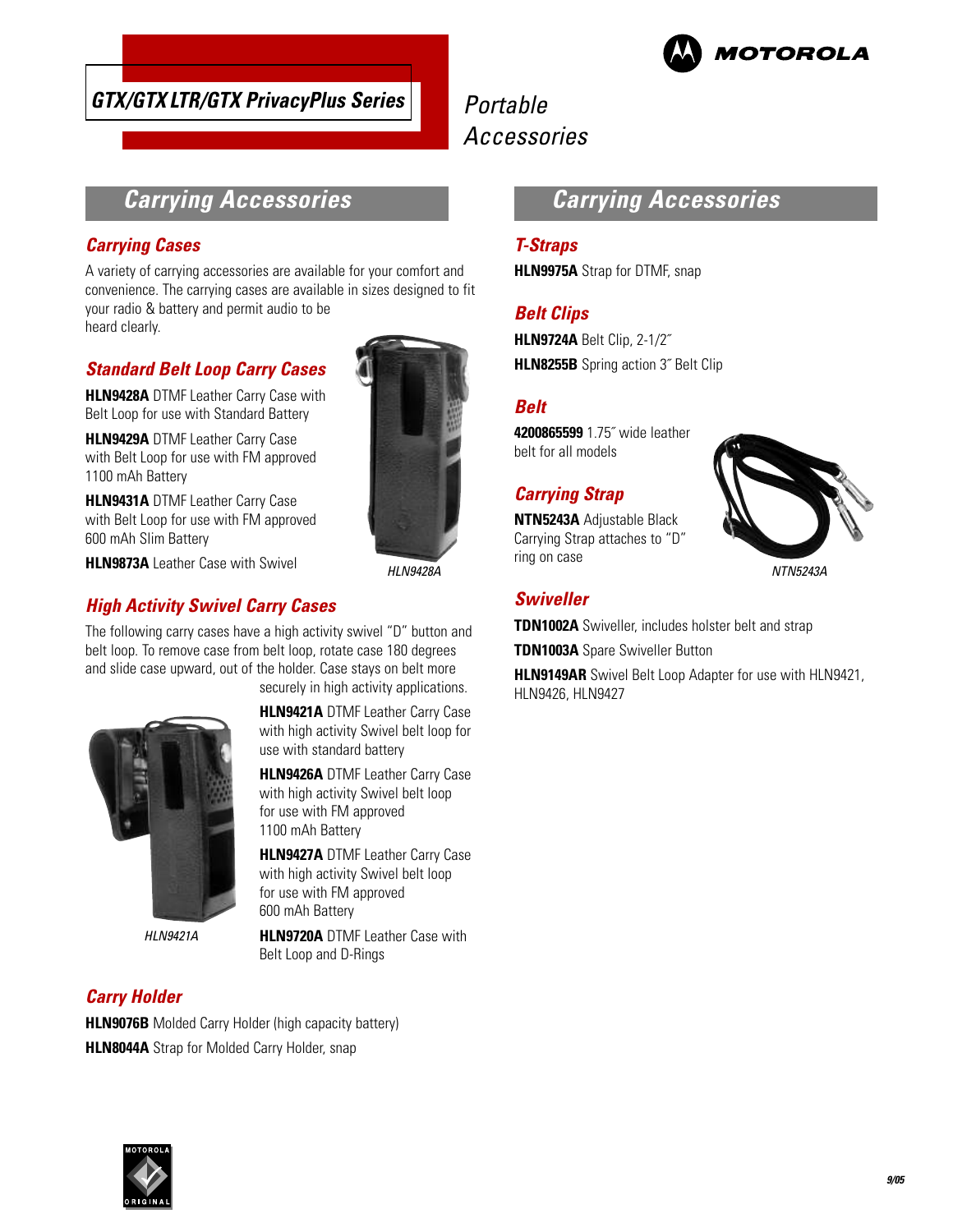



# **Carrying Accessories**

### **ChestPack**

**HLN6602A** Universal Chest Pack with Radio Holder and Velcro Secured Pocket

**1505596Z02** Replacement Strap for HLN6602A



HLN6602A



### **Break-A-Way Chest Pack**

All of the same features as the original chest pack (HLN6602A) plus break-a-way tabs that allow the entire pack to be pulled off with approximately 10 lbs. of pressure. Perfect for railroads, manufacturing locations, construction sites and anywhere safety is a concern.

**RLN4570A** Break-A-Way Chest Pack



# **Carrying Accessories**

### **RadioPAK™**

**RLN4815A** Universal RadioPAK™ with Radio Holder is worn around waist with adjustable belt; includes attached 6˝ by 8˝ zippered pouch for other jobnecessities

**4280384F89** Universal RadioPAK™ Belt Lengthener; fits waists larger than 40˝

### **Waterproof Bag**

**HLN9985B** Waterproof Bag; includes large carrying strap

### **Portable Radio Hanger**

The portable radio hanger slides over and hangs from the door panel in a vehicle. The radio's belt clip slides onto the portable hanger allowing convenient, easy mounting. Two sizes are available to fit door panels.

**TDN9327A** Portable Radio Hanger for door panels up to 2-3/4˝

**TDN9373A** Portable Radio Hanger for door panels up to 3-1/4˝

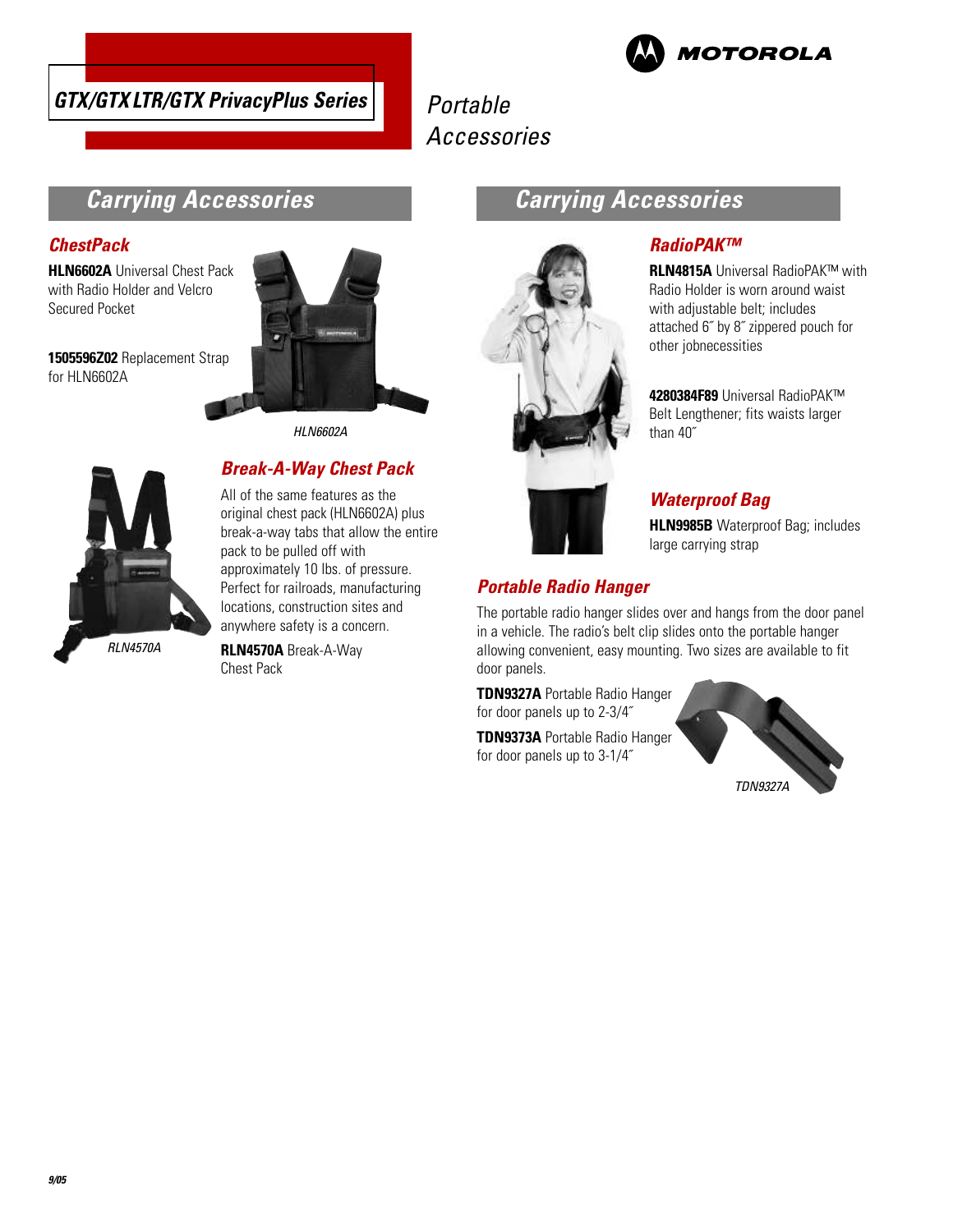

# **GTX/GTX LTR/GTX PrivacyPlus Series**

Portable Accessories

# **Audio Accessories**

### **Remote Speaker Microphone (RSM)**

The remote speaker microphone is a water-resistant compact unit that allows the user to talk and listen without removing the radio from the belt, case or charger. It has a coiled cord, push-to-talk switch and clothing clip on the back cover.

**HMN9030A\*** Remote Speaker/Microphone

**HKN9094A** Replacement Coiled Cord for HMN9030A



### **RSM Accessories**

### **Epaulet Strap**

Black leather epaulet straps secure remote speaker microphones to epaulet of shirts or jackets and attach around cord to back of microphone.

HMN9030A

**RLN4294A** Epaulet Strap, Velcro **RLN4295A** Epaulet Strap, small clip

### **Surveillance Kits**

Surveillance accessories allow the user to privately receive communications with the earpiece and are ideal when environments require discreet communications.

### **HMN9727B\***

Receive-only Surveillance Kit, Beige (1-Wire)



**RLN4894A** Receiveonly Surveillance Kit, Black (1-Wire)

**HMN9752B\*** Receive-only Surveillance Kit with Volume Control, Beige (1-Wire)



# **Audio Accessories**



**HMN9754D\*** Surveillance Kit with Microphone and Push-To-Talk Combined, Beige (2-Wire)

**RLN4895A** Surveillance Kit with Microphone and Push-To-Talk Combined, Black (2-Wire)

**RLN5318A** 

### **Surveillance Kits – With Extended-Wear Comfort Earpiece**

These kits include an extended-wear comfort earpiece that has a rubber eartip and clear, comfortable acoustic tube. Users hear

transmissions clearly, while the clear tube provides a discreet appearance.

**RLN5318A** Comfort Earpiece with Microphone and Push-to-Talk Combined (2-Wire). Black.

**RLN5317A** Comfort Earpiece with Microphone and Push-to-Talk Combined (2-Wire). Beige.

### **Replacement Items**

**5080369E38** Standard Earpiece Assembly, includes earphone, earloop and eartip, Beige

**5080370E90** Standard Earpiece Assembly, includes earphone, earloop and eartip, Black

**5080369E39†** Extra Loud Assembly, includes earphone, earloop and eartip, Beige

**5080370E91†** Extra Loud Assembly, includes earphone, earloop and eartip, Black

**5080369E40** Plastic Urethane Earloop, Beige

**5080370E92** Plastic Urethane Earloop, Black

**5080370E97** Standard Rubber Eartip, Pack of 25, Clear

**5080386B90** Ear insert tips, Pack of 25

**RLN4919A** Ear wax guards, Pack of 5

\* Intrinsically safe

† Extra Loud Earphone exceeds OSHA limits

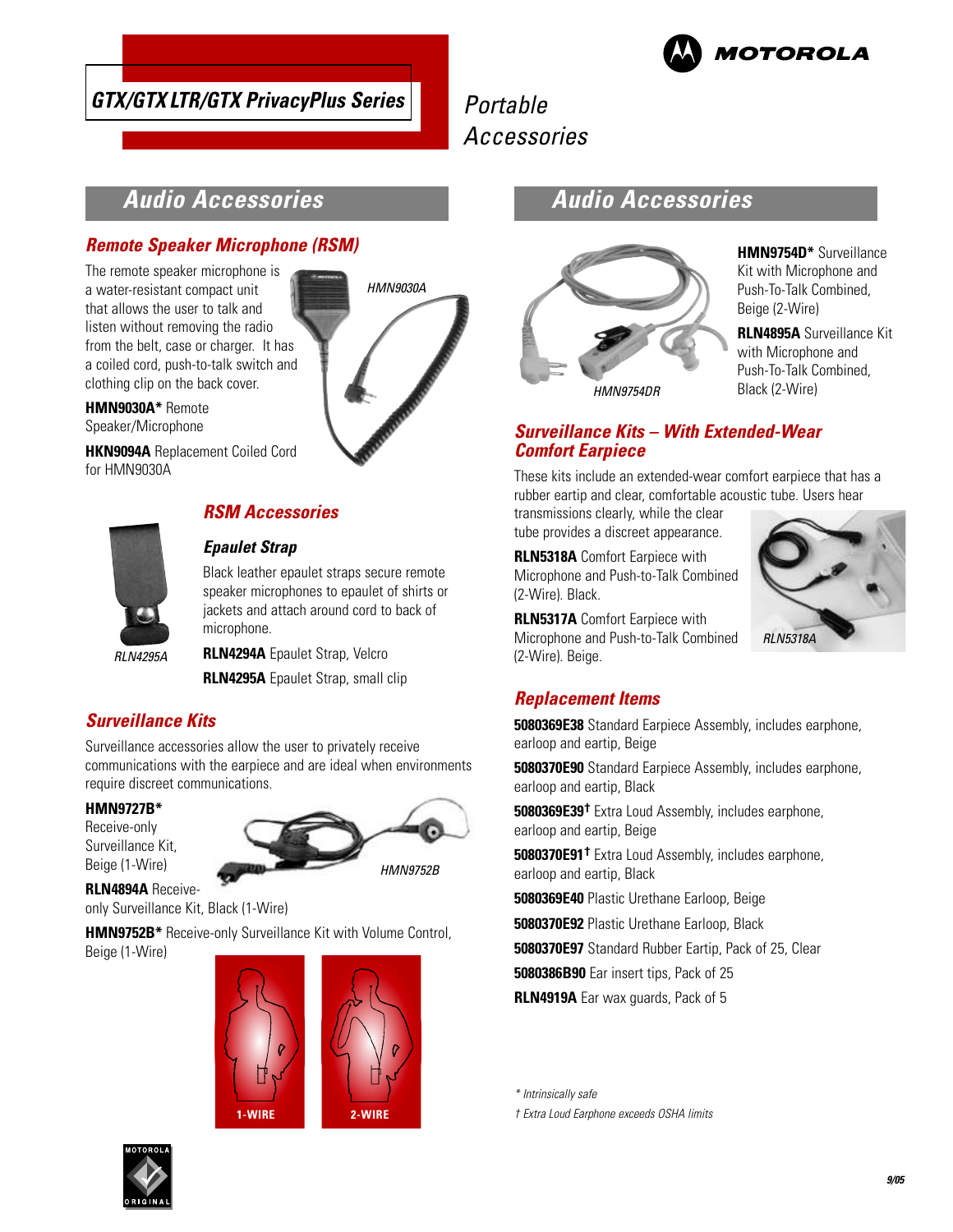



# **Audio Accessories**

### **Completely Discreet Wireless Earpiece Kit**

Remain discreetly in touch with this miniaturized receiver. All messages received through the user's two-way radio are inductively relayed to the wireless earpiece in the user's ear. Inductive neckloop is easily hidden under the user's clothing for covert operations. Neckloop attaches to the user's Motorola Surveillance Kit providing completely



discreet two-way communications. Security operatives, public safety officials, and private investigators can communicate with ease without any visible equipment. Small as it is, it offers a full range of audio functions including automatic squelch, automatic gain control and noise filtering. Must be used in conjunction with a Motorola Surveillance Kit. Just remove the earpiece on any standard 2- or 3 wire surveillance kit and plug in the neckloop for completely discreet communication.

**RLN4922A** Earpiece Completely Discreet Earpiece Kit; includes wireless earpiece, inductive neckloop, 6 spare batteries and 5 spare ear wax guards

**RLN4919A** Ear Wax Guards, pack of 5

**RNN4005A** 1.4V Battery, pack of 6

# **Audio Accessories**

### **Noise Kits**

Lightweight translucent tube attaches to Motorola surveillance accessories to provide additional comfort and flexibility. Clothing clip prevents the accessory from being pulled from the ear due to body movement or head rotation.

**NTN8370A** Extreme Noise Kit, includes 2 foam earplugs for loud environments, provides 24dB of noise reduction



NTN8371A

**NTN8371A** Low Noise Kit, includes rubber eartip for low noise environments, does not provide hearing protection

**5080384F72** Replacement Foam Plugs; pack of 50 (for use with NTN8370A)

## **Clear Comfortable Earpiece**

The clear comfortable earpiece forms to the inside of your ear and is perfect for low noise environments. Compatible with the NTN8371A, clear acoustic tube assembly, and most surveillance kits (1-, 2- and 3-wire). This earpiece is made of easy-to-clean chemically inert, hypoallergenic material. Does not provide hearing protection.

There are 3 items needed to make this product work:

- 1. Clear Comfortable Earpiece
- 2. Clear Acoustic Tube Assembly (NTN8371A)
- 3. Surveillance Kits



Acoustic Tube with Earphone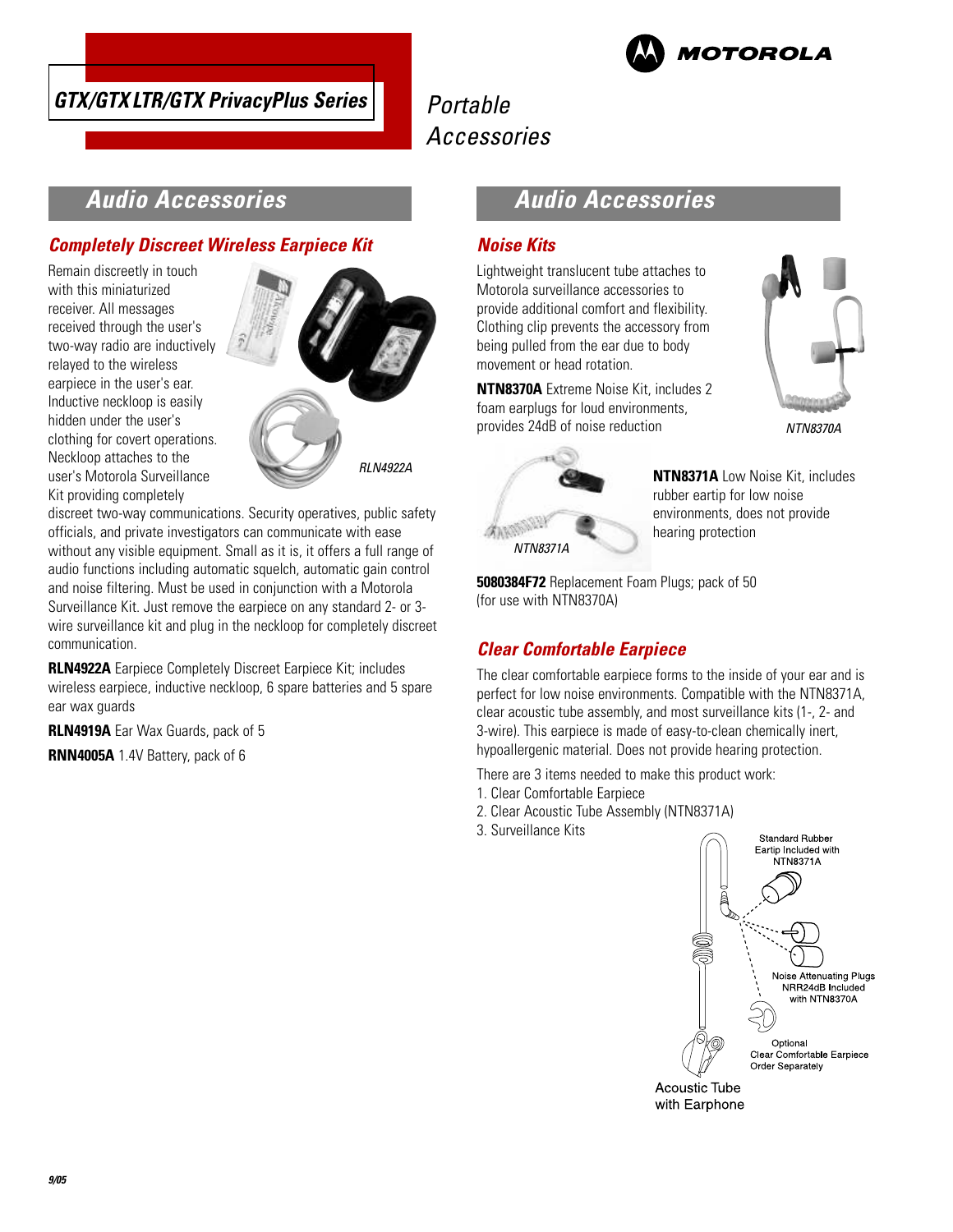

Portable Accessories, Antennas



# **Audio Accessories**



**RLN4760A** Small Custom Earpiece, right ear **RLN4763A** Small Custom Earpiece, left ear

**RLN4761A** Medium Custom Earpiece, right ear **RLN4764A** Medium Custom Earpiece, left ear

**RI N4760A** 



**RLN4762A** Large Custom Earpiece, right ear

**RLN4765A** Large Custom Earpiece, left ear

### **Flexible Ear Receiver**

This receive only earpiece contains a flexible earloop and speaker which rests external to the ear.

**BDN6720A** Flexible Ear Receiver

**7580372E11** Replacement Foam Ear Cushion for BDN6720A

### **Ultralight Headset**

**RLN5411A\*** Lightweight, behind-the-head style design provides comfort and mobility. Includes flexible boom microphone and in-line Push-To-Talk button.

### **Lightweight Headset**

RLN5411A

Lightweight headsets allow for high clarity, hands free, discreet twoway communications while adding comfort necessary for extended wear in moderate noise environments.

**RMN4016A\*** Lightweight Single Speaker Headset with Swivel Boom Microphone for right or left ear operation and in-line PTT

**REX4648A** Replacement Foam Earpad and Windscreen for RMN4016A

**HMN9013B** Single-Muff, Adjustable, Lightweight Headset with Boom Microphone

# **Miscellaneous Accessories**

**RLN4943A** Universal Holder with Gooseneck Bracket; provides flexible mounting solutions for portable radios

**RLN4945A** Universal Holder with Gooseneck Bracket and Wheelchair Quick Release Assembly

**RLN4944A** Wheelchair Quick Release Bracket

**FLN8660A** Accessory Clamp; ensures secure connection for all your radio accessories

# **Portable Antennas**

### **Flexible Whip Antenna**

Flexible Whip antennas have a one-piece finish and steel core for optimal radiation characteristics. Provides more comfort when radio is worn on the belt.

### **8505241U03**

Flexible Whip, 806-870MHz, 7˝

### **8505241U04**

Flexible Whip, 896-941MHz, 7˝

### **Stubby Antenna**

This quarterwave stubby antenna is ideal when radio is worn on the belt because the short antenna is non-obtrusive. This is a broad band antenna that can be used for both 800MHz and 900MHz applications.

**8505241U06\*\*** Stubby, 806-941MHz, 4˝



\* Intrinsically safe

\*\* 8505241U06 is a broad band antenna that operates in the 800/900MHz band



# RLN4943A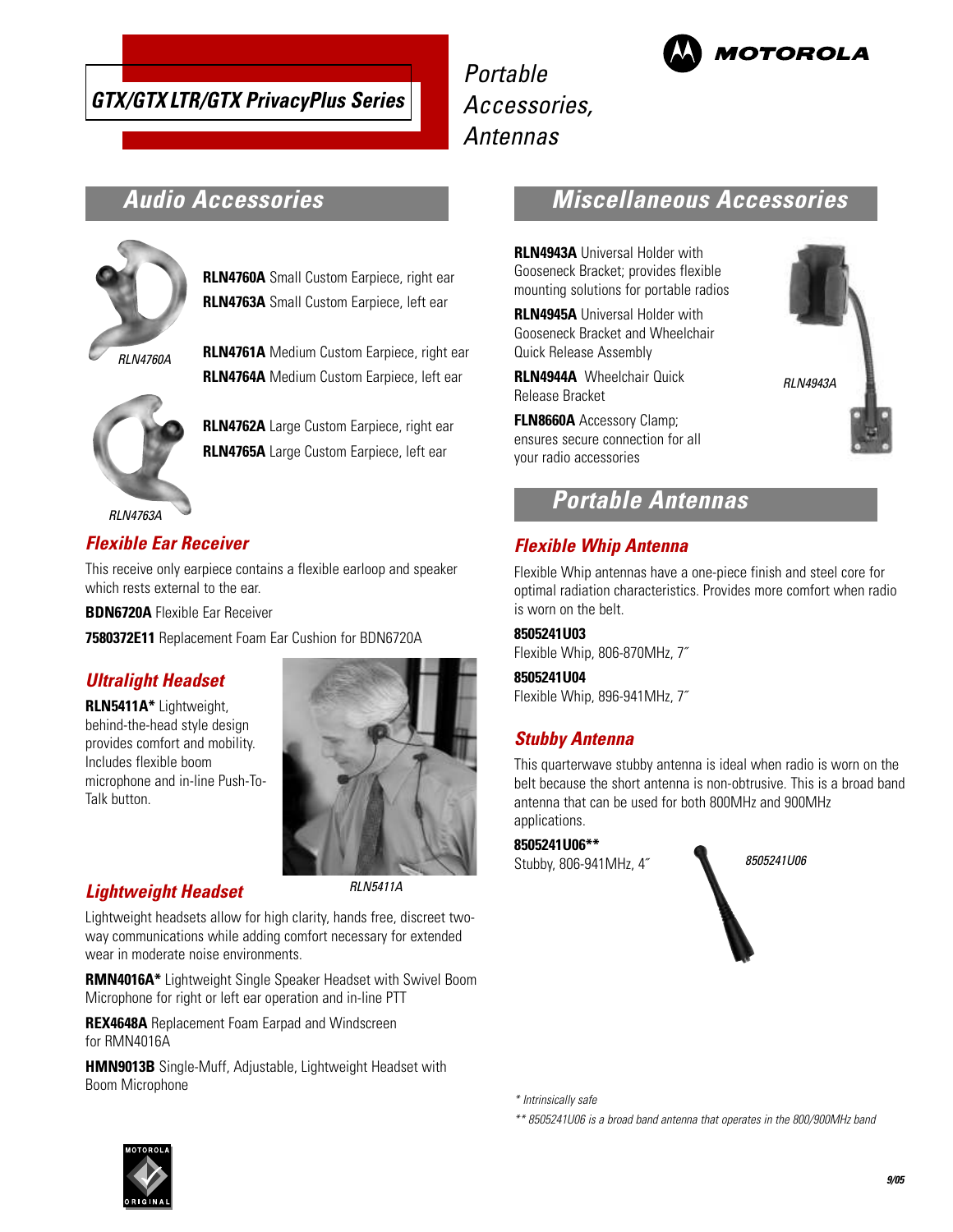



# **Batteries**

# **Portable Batteries**

### **Nickel-Cadmium Premium**

| Part Number: HNN8133C   |  |
|-------------------------|--|
| Volts: $7.5$            |  |
| Avg. mAh: 1200          |  |
| Height: 5.5"            |  |
| Intrinsically Safe: Yes |  |

| Part Number: HNN8308A  |  |
|------------------------|--|
| Volts: $75$            |  |
| Avg. mAh: 600          |  |
| Height: 5.5"           |  |
| Intrinsically Safe: No |  |
| Slim: Yes              |  |
|                        |  |

| Part Number: HNN9628B  |
|------------------------|
| Volts: $75$            |
| Avg. mAh: 1200         |
| Height: 5.5"           |
| Intrinsically Safe: No |
|                        |



# **Portable Batteries**

| Part Number: HNN9701A   |  |
|-------------------------|--|
| Volts: 7.5              |  |
| Avg. mAh: 1100          |  |
| Height: 5.5"            |  |
| Intrinsically Safe: Yes |  |

| Part Number: HNN9808B |  |
|-----------------------|--|
|-----------------------|--|

Volts: 7.5 Avg. mAh: 600 Height: 5.5˝ Intrinsically Safe: Yes Slim: Yes

### **Nickel-Cadmium Power**

|              | Part Number: WPNN4044AR |  |
|--------------|-------------------------|--|
| Volts: $7.5$ |                         |  |

Avg. mAh: 1000

Height: 5.5˝ HNN9628B Intrinsically Safe: No